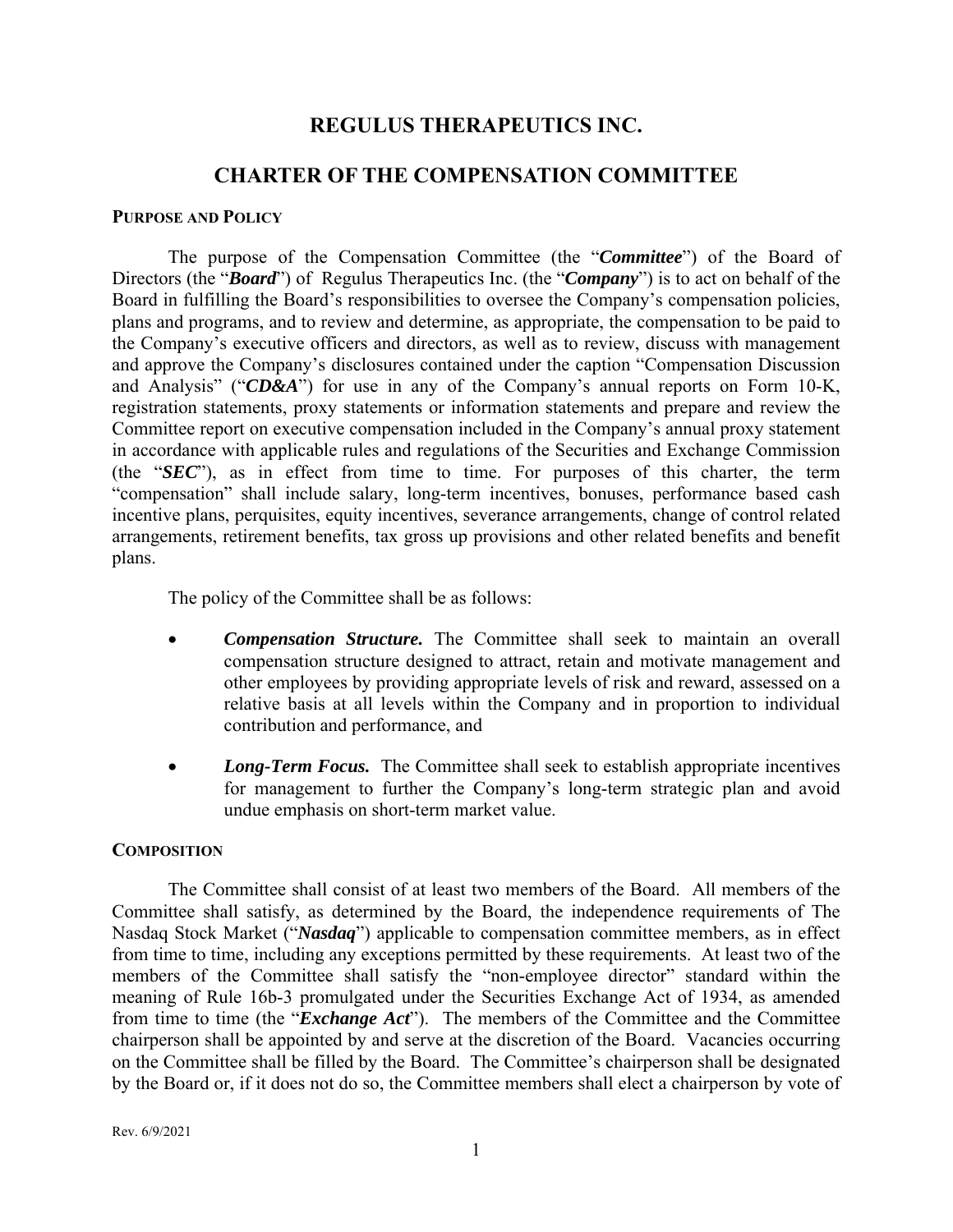a majority of the full Committee. The Chair (or in his or her absence, a member designated by the Chair) shall preside at all meetings of the Committee.

#### **MEETINGS AND MINUTES**

The Committee shall hold such regular or special meetings as its members deem necessary or appropriate. The presence in person or by telephone/virtual conference of a majority of the Committee's members shall constitute a quorum for any meeting of the Committee. All actions of the Committee will require (i) the vote of a majority of the members present at a meeting of the Committee at which a quorum is present, or (ii) a unanimous written consent of the members of the Committee then serving. Minutes of each meeting will be kept and all such minutes and actions by unanimous written consent will be distributed to each member of the Committee, members of the Board who are not members of the Committee and the Secretary of the Company. The Chairman of the Committee shall report to the Board from time to time, whenever so requested by the Board.

#### **AUTHORITY**

The Committee shall have full access to all books, records, facilities and personnel of the Company as deemed necessary or appropriate by any member of the Committee to discharge his or her responsibilities hereunder, including human resources, legal counsel or other personnel assisting in the preparation of the Company's filings with the SEC. The Committee shall have the authority to obtain, at the expense of the Company, advice and assistance from internal or external legal, accounting or other advisors and consultants. The Committee shall also have sole authority to retain and terminate any such external legal, accounting or other advisors and consultants, including but not limited to retaining and terminating any compensation consultant to assist in the evaluation of director, chief executive officer or senior executive compensation, including sole authority to approve such consultant's reasonable fees and other retention terms, all at the Company's expense. Other reasonable expenditures for external resources that the Committee deems necessary or appropriate in the performance of its duties are permitted and shall be incurred at the Company's expense.

The Committee may form and delegate authority to subcommittees as appropriate, including, but not limited to, (1) if an exemption from Section 16(b) of the Exchange Act under Rule 16b-3 is desired, a subcommittee composed solely of at least two members of the Committee who are "non-employee directors" under Rule 16b-3 to grant awards of equity securities and to take such other actions as may be necessary or appropriate to qualify transactions in the Company's equity securities under the Rule 16b-3 exemption or (2) if and as permitted by the applicable equity incentive plan and applicable law, a subcommittee comprised of one or more executive officers of the Company which is delegated the authority to grant awards of equity securities to consultants, advisors or employees of the Company who are not then subject to Section 16 of the Exchange Act. The operation of the Committee shall be subject to the Bylaws of the Company as in effect from time to time and Section 141 of the Delaware General Corporation Law. The approval of this charter shall be construed as a delegation of authority to the Committee with respect to the responsibilities set forth herein.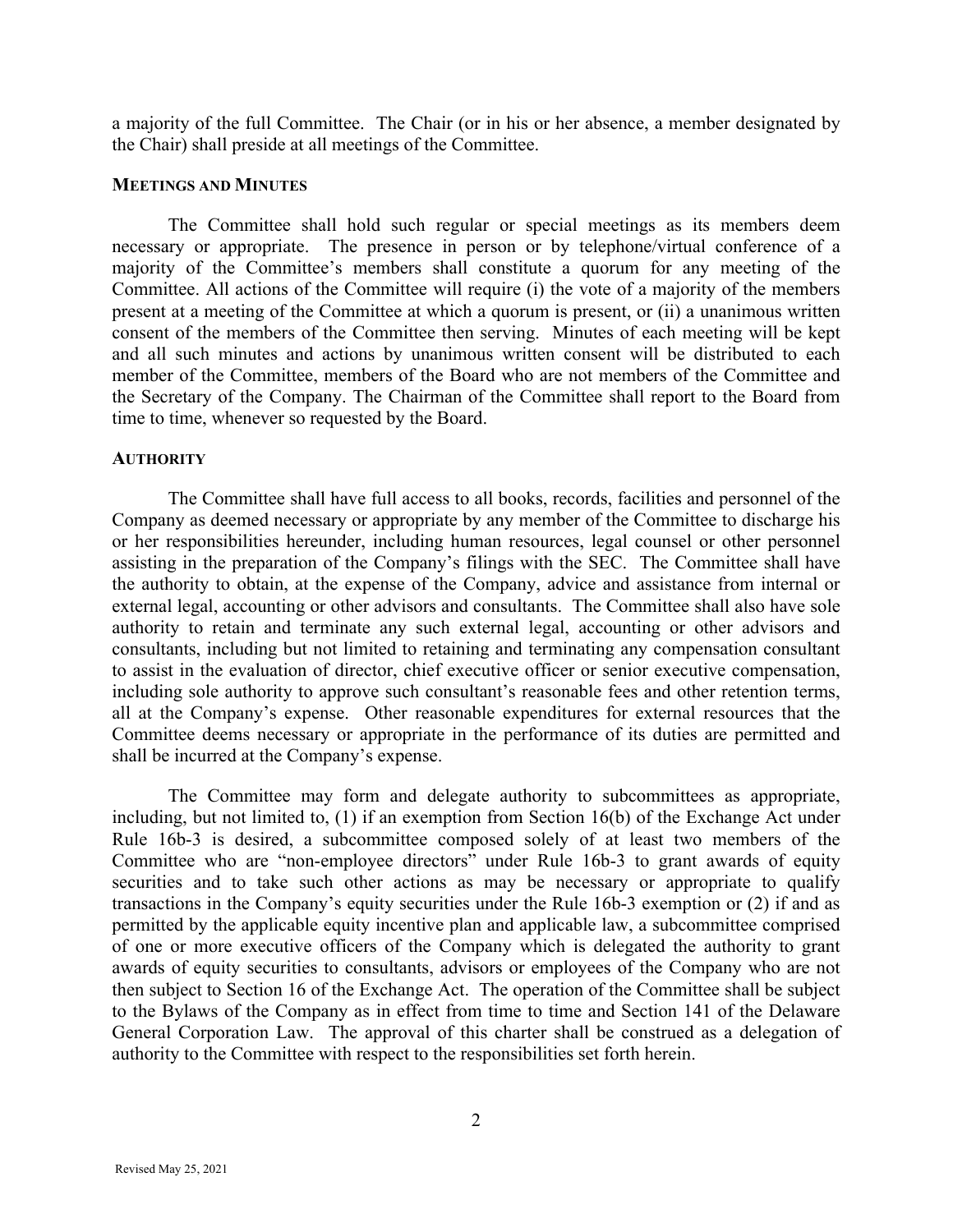### **RESPONSIBILITIES**

To implement the Committee's purpose and policies, the Committee shall be charged with the following duties and responsibilities, with the understanding, however, that the Committee may supplement and, except as otherwise required by applicable law or the requirements of Nasdaq, deviate from these activities as appropriate under the circumstances:

**1.** *Overall Compensation Strategy and Policies.* The Committee shall be responsible for reviewing, modifying (as needed) and approving (or, if it deems appropriate, making recommendations to the full Board regarding) the overall compensation strategy and policies for the Company, including:

- reviewing and approving (or, if it deems appropriate, making recommendations to the full Board regarding) corporate performance goals and objectives, which shall support and reinforce the Company's long-term strategic goals, relevant to the Company's compensation plans and programs;
- evaluating and approving (or, if it deems appropriate, making recommendations to the full Board regarding) the compensation plans and programs advisable for the Company, as well as the modification or termination of existing plans and programs;
- evaluating (including, if it deems appropriate, with the input of some or all of the other members of the Board) risks associated with and potential consequences of the Company's compensation policies and practices, as applicable to all employees of the Company, and assessing whether risks and consequences arising from the Company's compensation policies and practices for its employees, as may be mitigated by any other compensation policies and practices, are reasonably likely to have a material adverse effect on the Company;
- establishing policies with respect to equity compensation arrangements, with the objective of appropriately balancing the perceived value of equity compensation and the dilutive and other costs of that compensation to the Company;
- establishing policies for allocating between long-term and currently paid out compensation, between cash and non-cash compensation and the factors used in deciding between the various forms of compensation;
- establishing elements of corporate performance for purposes of increasing or decreasing compensation;
- establishing policies on the timing and pricing of equity awards for newly hired employees, promotions and annual grants for executives and non-executive employees and directors;
- establishing policies with respect to votes by the Company's stockholders to approve executive compensation as required by Section 14A of the Exchange Act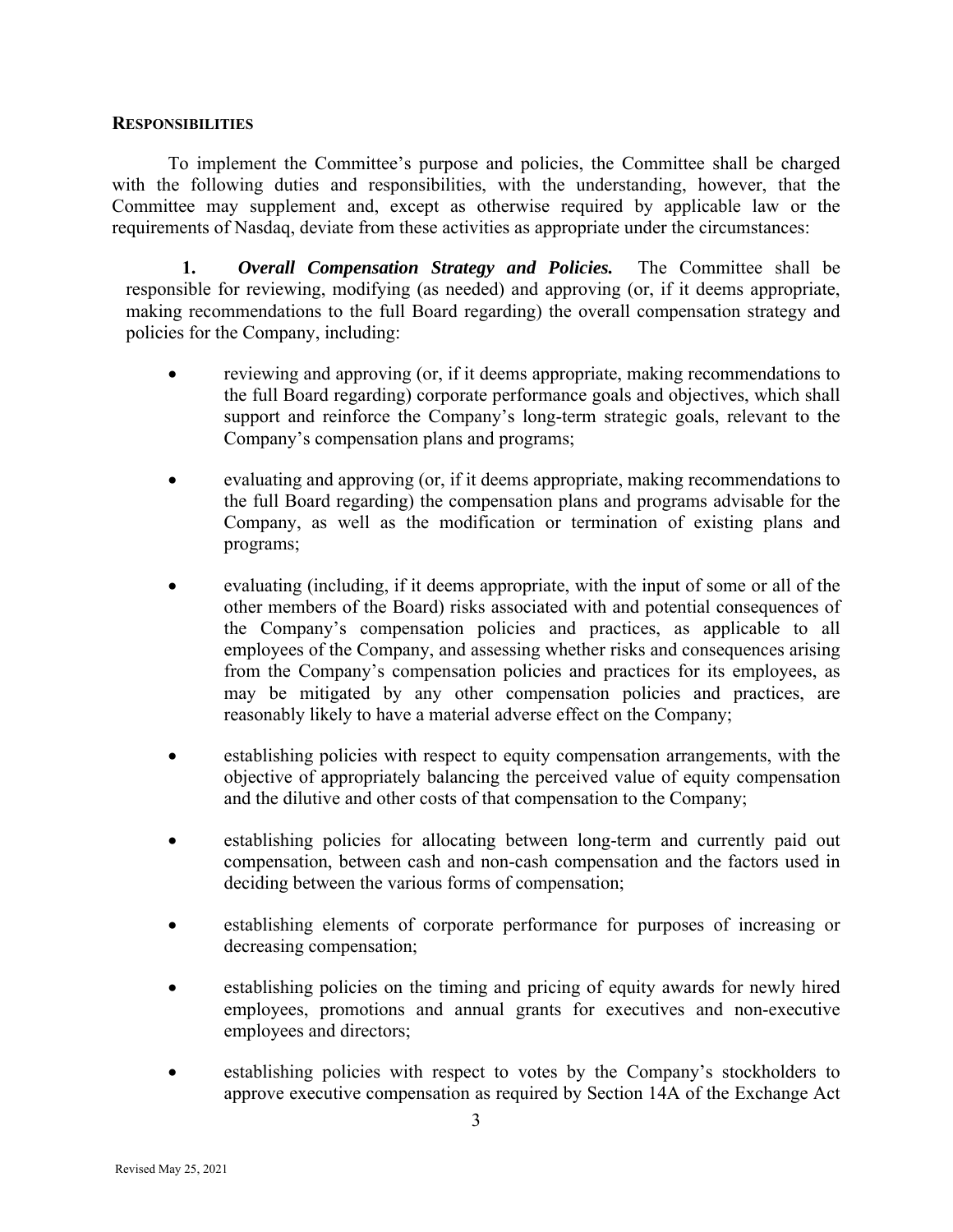and determining the Company's recommendations regarding the frequency of advisory votes on executive compensation;

- reviewing regional and industry-wide compensation practices and trends to assess the propriety, adequacy and competitiveness of the Company's executive compensation programs among comparable companies in the Company's industry; however, the Committee shall exercise independent judgment in determining the appropriate levels and types of compensation to be paid;
- establishing, periodically assessing and making recommendations to the full Board regarding the adequacy of director compensation;
- reviewing and approving (or, if it deems appropriate, making recommendations to the full Board regarding) the terms of any employment agreements, severance arrangements, change-of-control protections and any other compensatory arrangements (including, without limitation, any material perquisites and any other form of compensation) for the Company's executive officers (other than the Chief Executive Officer of the Company), including reviewing and approving (or, if it deems appropriate, making recommendations to the Board regarding) any payments, compensation or other awards under such agreements and arrangements;
- reviewing and approving (or, if it deems appropriate, making recommendations to the Board regarding) any compensation arrangement for any executive officer involving any subsidiary, special purpose or similar entity;
- considering and, if appropriate, establishing a policy designed to encourage executive officers and directors to acquire and hold a meaningful equity interest in the Company;
- evaluating the efficacy of the Company's compensation policy and strategy in achieving expected benefits to the Company and otherwise furthering the Committee's policies; and
- Reviewing and considering the results of any advisory vote on executive compensation, as applicable.

## **2.** *Compensation of Chief Executive Officer.*

The Committee shall recommend to the Board for determination and approval the compensation and other terms of employment of the Company's Chief Executive Officer and shall evaluate the Chief Executive Officer's performance in light of relevant performance goals and objectives, taking into account, among other things, the policies of the Committee and the Chief Executive Officer's performance in:

 fostering a corporate culture that promotes the highest levels of integrity and the highest ethical standards;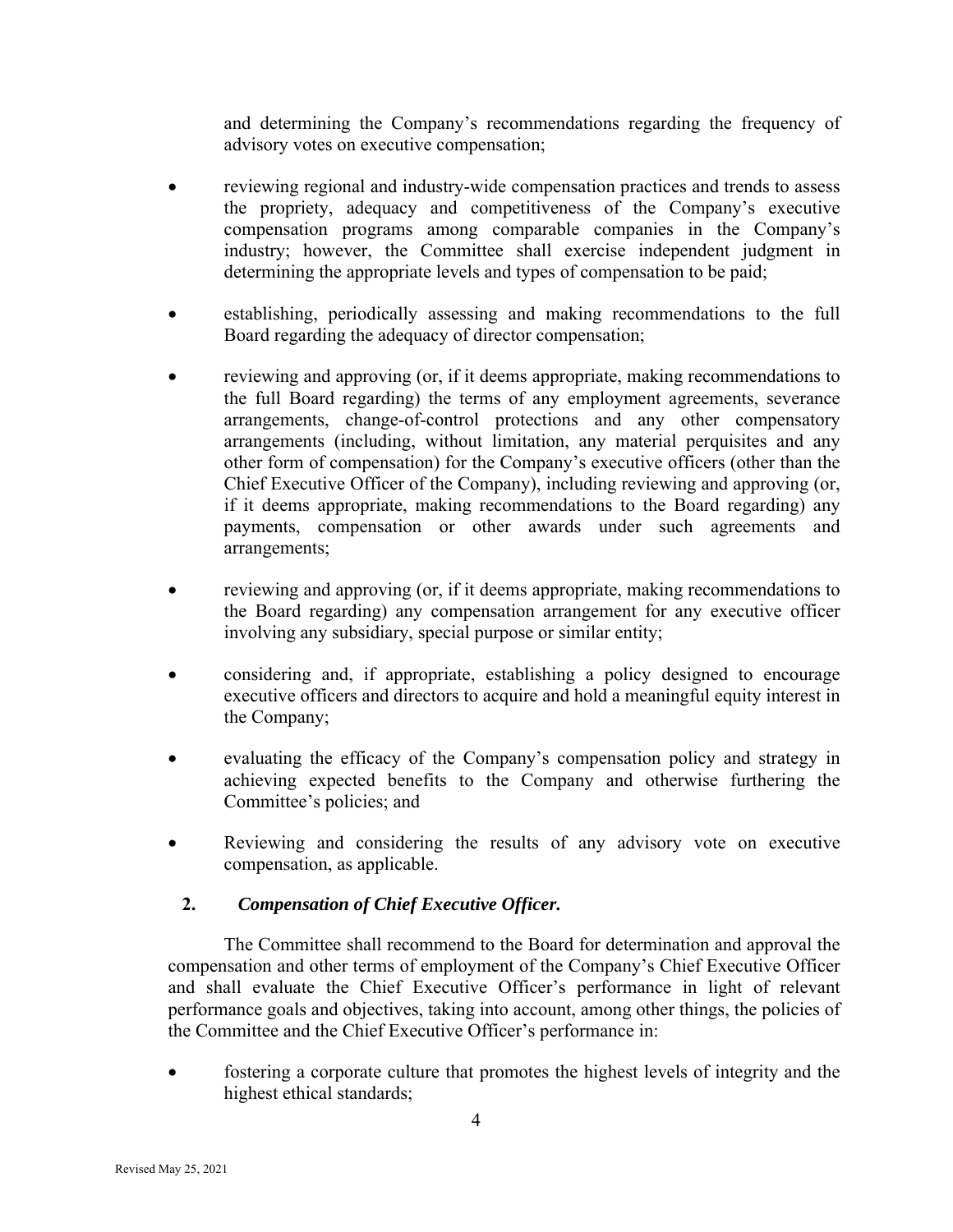- developing and executing the Company's long-term strategic plan and conducting the business of the Company in a manner appropriate to enhance long-term stockholder value;
- achieving any other corporate performance goals and objectives deemed relevant to the Chief Executive Officer as established by the Board; and
- achieving the Chief Executive Officer's individual performance goals and objectives established by the Committee.

In making recommendations to the Board for determining the long-term incentive component of the Chief Executive Officer's compensation, the Committee shall take into consideration the Company's performance and relative stockholder return, the value of similar incentive awards given to chief executive officers of comparable companies, the awards given to the Company's Chief Executive Officer in past years, other elements of the Chief Executive Officer's compensation including total compensation and such other criteria as the Committee deems advisable. The Company's Chief Executive Officer may not be present during the voting or deliberations regarding his or her compensation.

**3.** *Compensation of Other Executive Officers.* The Committee shall review, determine and approve (or, if it deems appropriate, recommend to the Board for determination and approval) the individual and corporate performance goals and objectives of the Company's other officers (as that term is defined in Section 16 of the Exchange Act and Rule 16a-1 thereunder) that are periodically established. The Committee shall determine and approve (or, if it deems appropriate, recommend to the Board for determination and approval) the compensation and other terms of employment of each such executive officer, taking into consideration the executive officer's success in achieving his or her individual performance goals and objectives and the corporate performance goals and objectives deemed relevant to the executive officer as established by the Committee.

**4.** *Compensation of Non-Employee Directors.* The Committee shall make recommendations to the full Board regarding the type and amount of compensation to be paid or awarded to non-employee members of the Board, including consulting, retainer, Board meeting, committee and committee chair fees, equity incentives, and any deferred compensation arrangements or similar programs.

**5.** *Administration of Benefit Plans.* The Committee shall review and approve (or, if it deems appropriate, make recommendations to the full Board regarding) the adoption, amendment and termination of the Company's stock option plans, stock appreciation rights plans, pension and profit sharing plans, incentive plans, stock bonus plans, stock purchase plans, bonus plans, deferred compensation plans and similar programs. The Committee shall have full power and authority to administer these plans, establish guidelines, interpret plan documents, select participants, approve grants and awards, and exercise such other power and authority as may be permitted or required under such plans.

**6.** *Compensation Discussion and Analysis.* To the extent applicable, the Committee shall review and discuss with management the Company's disclosures contained